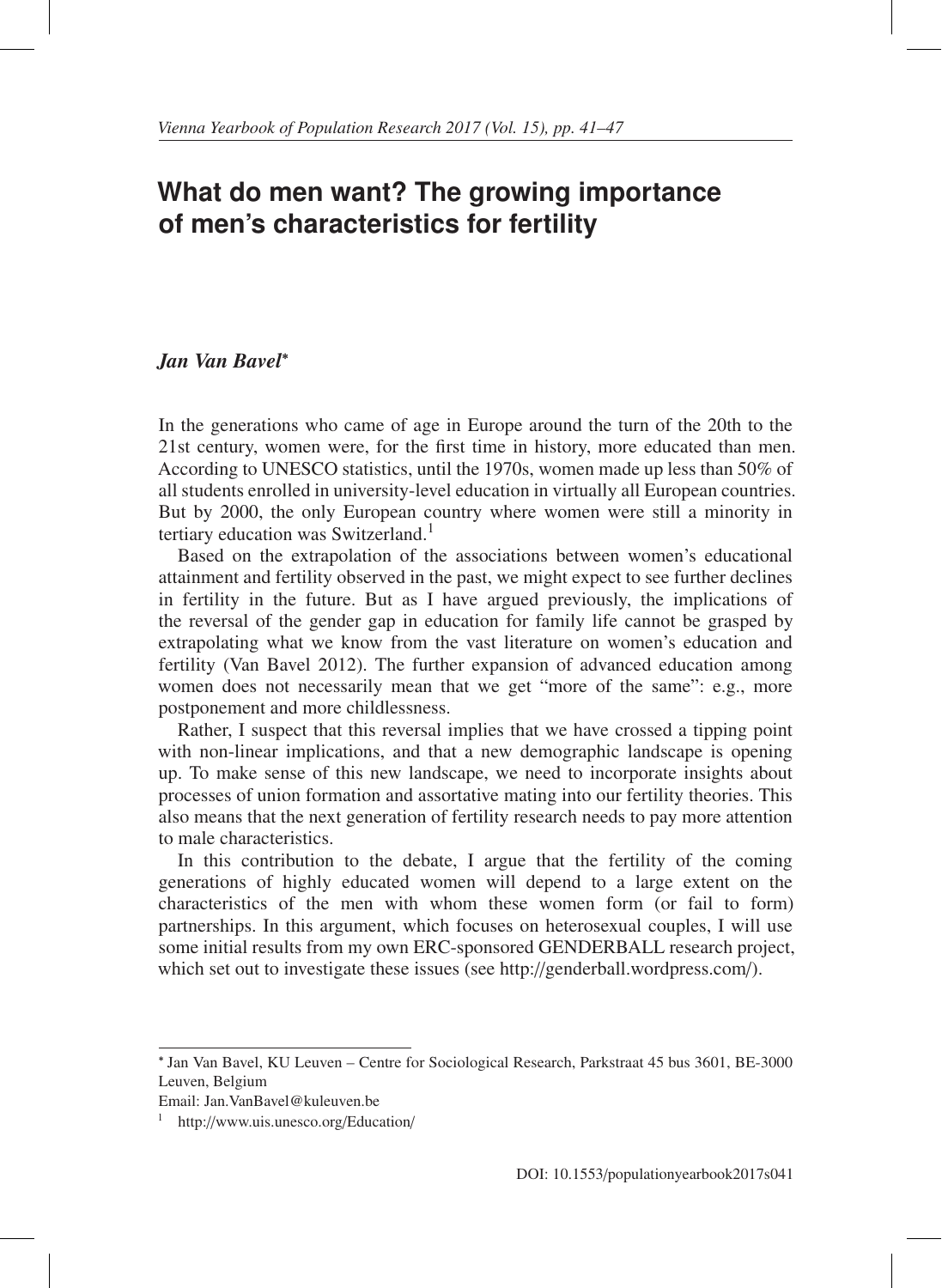Over the last three decades, two theoretical frameworks have dominated research on fertility: Beckerian new home economics and the second demographic transition. Both frameworks need major revisions if they are to be useful for making sense of the new demographic landscape.

# **1 From specialisation to pooling, combining, and bargaining**

The Beckerian framework has been used in many studies to interpret how economic mechanisms affect fertility through income and price effects (Becker 1991). From earlier sociological models of the modern family (propagated by scholars like Talcott Parsons), Gary Becker copied a view of strongly specialised gender roles, with men specialising in gainful employment and women focusing on household chores and child care. For union formation, this view implies that a man's earning potential is an important factor in a woman's mate selection process, while a woman's earning potential is not as important to a man. In other words, it is assumed that women are looking for steady breadwinners, while men are looking for good homemakers.

This female homemaker-male breadwinner family model is clearly outdated. Even in its mid-20th-century heyday in Western Europe and North America, this model was mainly an ideal for the middle classes, but it was hardly universally realised, especially in the working classes. After reaching historically low levels in the 1950s and the early 1960s, the labour force participation of married women and mothers started to rise again (Pott-Buter 1993). In communist Eastern Europe, the male breadwinner family was neither a norm (quite the opposite) nor a reality, and female labour force participation levels were high. In these countries, women entered the labour market not just for ideological reasons, but also out of economic necessity (Brzozowska 2015). Currently, dual earner families are the norm across Europe and North America. In addition, men in these countries now do much larger shares of the household work than men of earlier generations (Goldscheider, Bernhardt and Lappegård 2015; Altintas and Sullivan 2016); even though, in general, women still take care of most of the work at home and men still earn most of the family income (Klesment and Van Bavel 2017).

While the shift in gender roles is thus "uneven" (England 2010) or "incomplete" (Esping-Andersen 2009), couples have effectively moved a long way in the direction of achieving a family model that involves pooling, bargaining, and combining, rather than strict specialisation along gender lines. In the new family model, the incomes of both partners are important for securing a respectable, middle-class standard of living. As a result, the woman's as well as the man's earning potential has become an important factor in mate selection. Today, women pursue higher education not just to improve their chances of meeting a well-educated partner, but to earn a degree that will pay off in the labour market. The returns to education have thus increased much more for women than for men, which may explain why college enrolment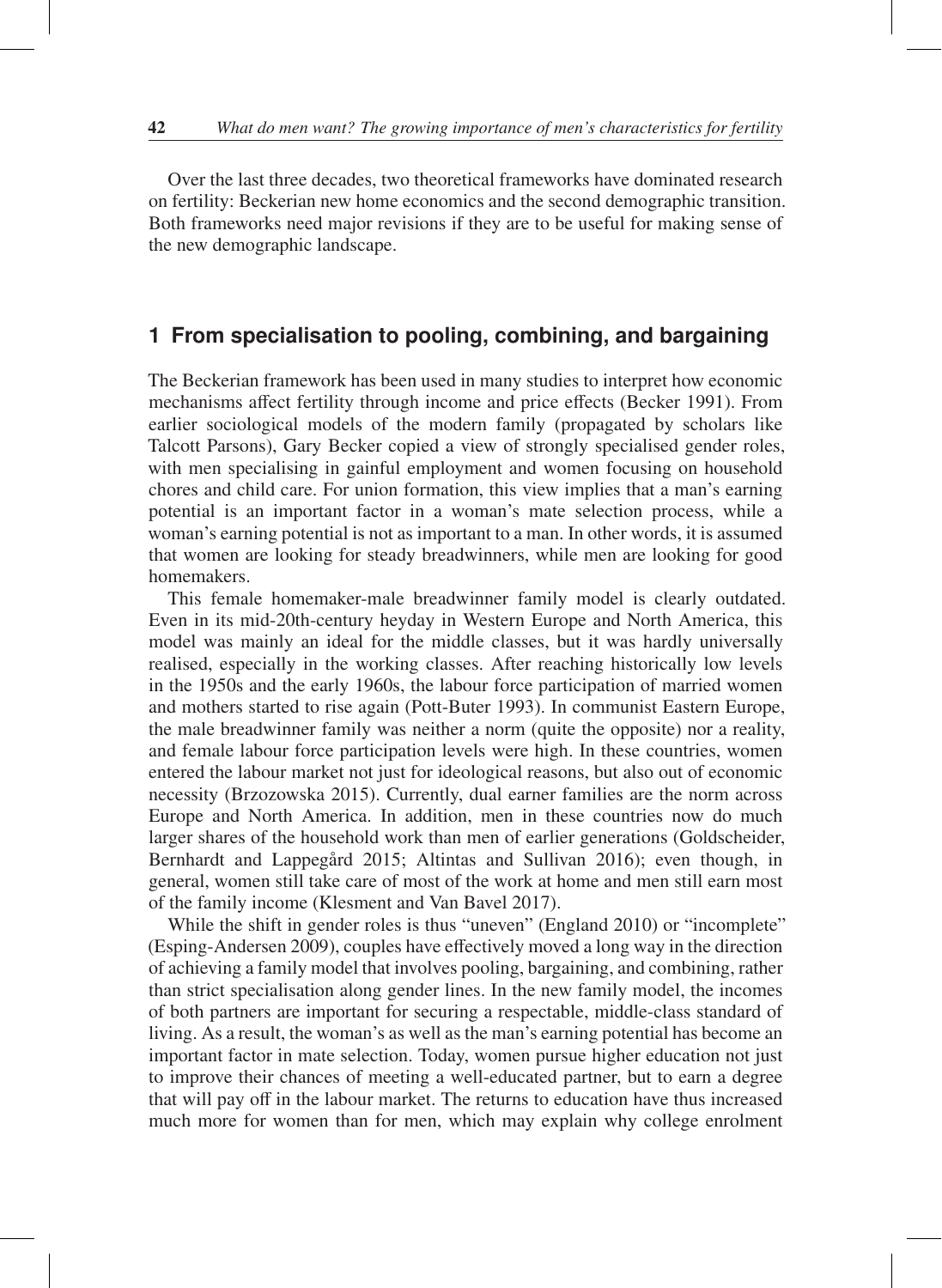rates for women now surpass those of men (Goldin 2006; DiPrete and Buchmann 2006).

As having a high earning potential has become an attractive feature on the mating market for women as well as for men, unexpected demographic changes are being observed. Before the start of the GENDERBALL research project, I formulated hypotheses about the implications of the reversal of the gender gap in education for patterns of union formation (Van Bavel 2012). The hypotheses were based on conventional family demographic thinking, and were still heavily coloured by the Beckerian family model; i.e., they were based on the assumption that the typical woman, but not the typical man, was looking for a partner with a high earning potential; whereas a typical man was looking for a good homemaker. This assumption implies that there is a persistent tendency among men and women towards female hypergamy; i.e., a man is likely to select a female partner who is at most as highly educated as he is, and a woman is likely to select a male partner who is at least as highly educated as she is. The observation that more women than men have advanced education inspired the prediction that highly educated women would be more likely to remain single (as there are "too many" of them), and that highly educated men would be less likely to remain single (as they are in high demand).

The initial results of our project show that these predictions are wrong: rather than being more likely to remain single, women with a tertiary level degree are often partnered with a man who has a lower level degree (Grow and Van Bavel 2015; De Hauw, Grow and Van Bavel 2017). Assortative mating among highly educated people remains very strong, but the tendency of highly educated men to choose a partner of a similar attainment level has not increased with the gender gap reversal. If anything, it is the highly educated men rather than their highly educated female peers who have become more likely to remain single. At the lower end of the educational spectrum, the risk of remaining single has increased among women with low levels of education. Currently, less educated women are almost as likely to remain single as less educated men, who have very high rates of singlehood.

As a result of these developments, women are more likely than in the past to be the main breadwinner in the family. Women's relative contributions to the household budget are clearly associated with educational assortative mating: a woman who has more education than her husband is more likely to be the main earner in the family (Klesment and Van Bavel 2017). From a Beckerian perspective, this would imply that the opportunity costs of childbearing would be even greater for such a woman.

The Beckerian approach indeed implies that traditional hypergamic couples (in which the husband has more education than the wife) should have the highest fertility levels, while highly educated homogamous couples and hypogamic couples (in which the wife has more education than the husband) should have lower fertility levels. This turns out not to be the case. While highly educated homogamic couples have their first child at the most advanced ages, they eventually catch up to their peers, and have higher parity progression rates than hypergamic couples. The differences between hypogamic and hypergamic couples depend to a considerable degree on the context (Nitsche et al. 2018).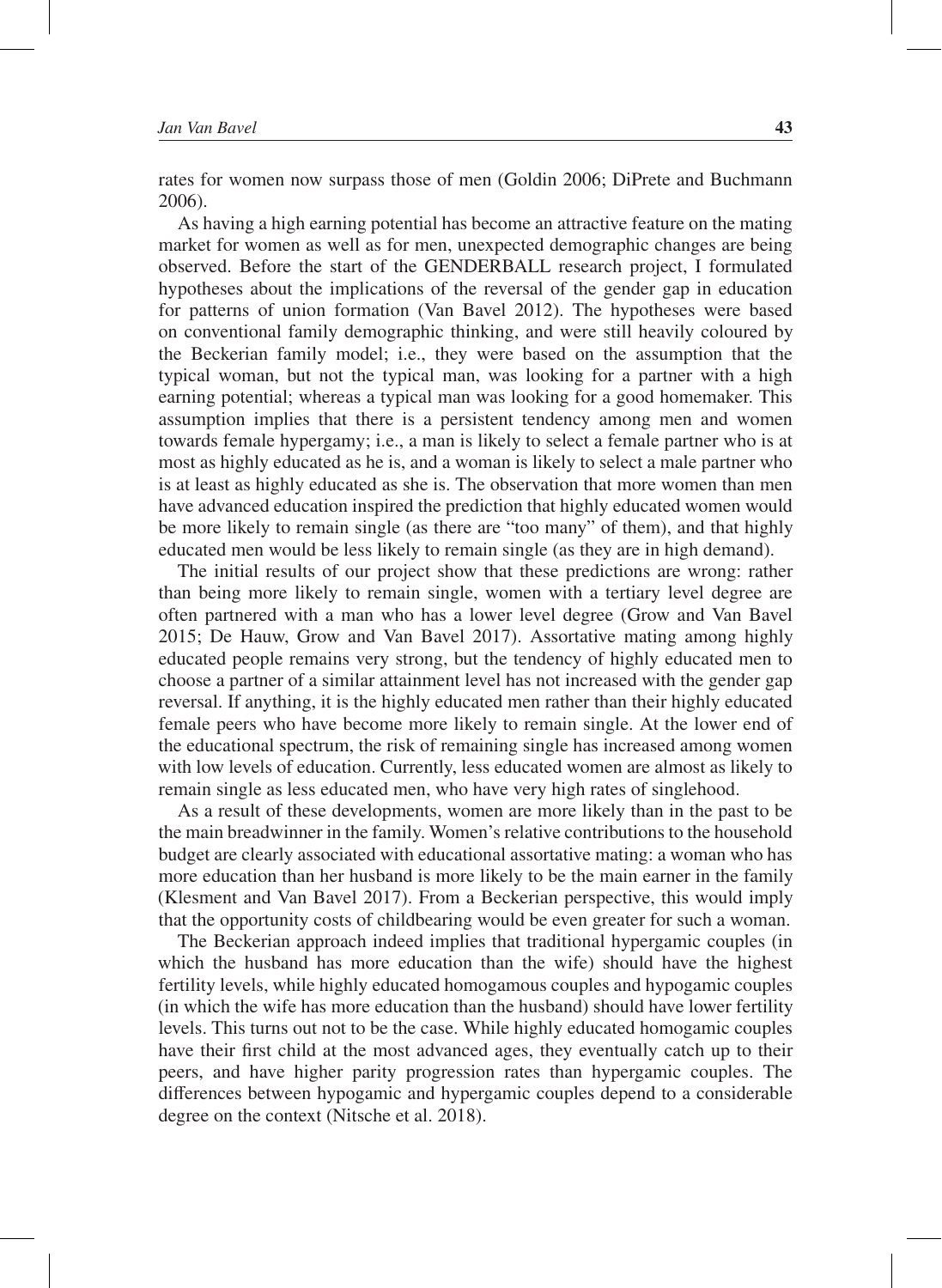Whether women with a high income or a high income potential have lower or higher fertility depends to a large extent on the elasticity of gender roles with respect to the shifted gender balance in education and in the labour market. If a woman meets a partner who is willing to help with the child care and the housework, or is willing to invest in the outsourcing of these jobs, her opportunity costs of childbearing will be relatively limited. But if a college-educated woman does not meet a man who is ready, willing, and able to take on these responsibilities, she will be less inclined to have children.

In sum, the results of these studies have two main implications. First, highly educated women are now partnering with a broader educational spectrum of men, including men who have less education and earn less than they do. Second, the characteristics of the male partner matter for the association between female education and fertility. Taken together, these findings imply that when studying the relationship between education and fertility, we should take into account men's as well as women's characteristics.

## **2 Higher education, family formation, and union dissolution**

A second theoretical framework that has dominated fertility studies in recent decades is that of the second demographic transition (Lesthaeghe 1995; Van de Kaa 2003). In this framework, it is assumed that advanced education among women is associated with a number of lifestyle choices that result in lower fertility, and that these choices are motivated by individualised, post-materialist needs for selfdevelopment. For a woman, this means that she is no longer focused solely on her roles as wife and mother. Thus, it is anticipated that higher levels of education will be associated with lower marriage rates and higher divorce rates (as educated women are ready, willing, and able to leave unhappy marriages), and with higher rates of childlessness. On the other hand, given that educated women no longer feel the need to follow the life trajectories traditionally prescribed by their church or their parents, they may come to see unmarried cohabitation and childbearing outside of marriage as viable options.

These assumptions were perhaps applicable to the generations who came of age around the period when the theory was formulated, and in the geographic region where the authors of the theory were living and working at that time; i.e., in Western Europe. But this framework does not yield accurate predictions for the trends that are currently being observed across Europe. While highly educated women tend to marry at later ages than women with less education, they are not less likely to marry in general. The educational gradient in marriage depends on the country context: in countries with more traditional, specialised gender roles, better educated women are less likely to be married than less educated women; whereas in more gender egalitarian countries, better educated women are more rather than less likely to be married (Kalmijn 2013). Moreover, there is, in general, no positive educational gradient in divorce. Having a higher education has been found to be positively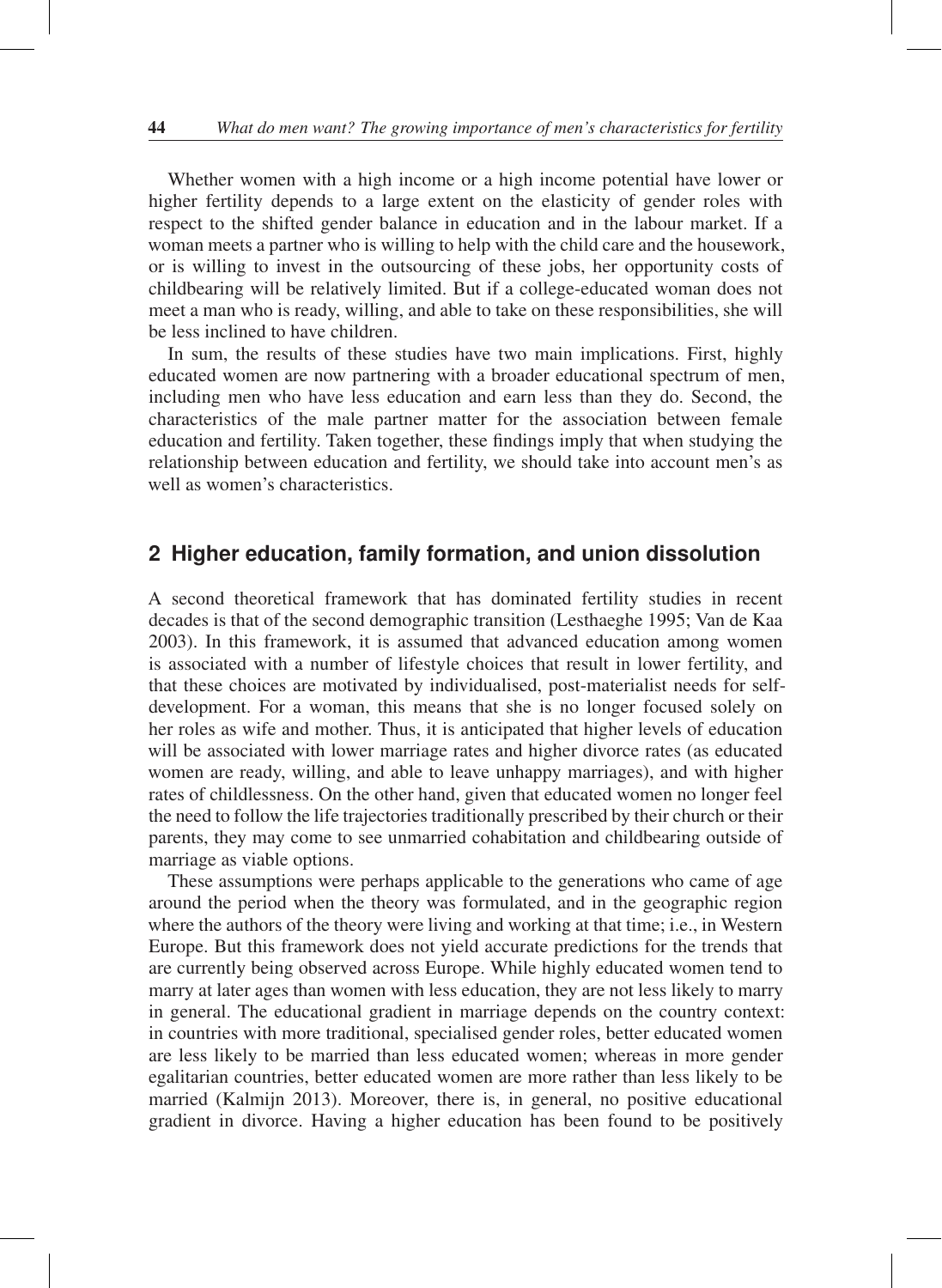correlated with an elevated divorce risk in a limited number of countries only; i.e., in countries that are in the early stages of the spread of divorce, when the social and economic costs of divorce are particularly high. Over time, the educational gradient in divorce has become increasingly negative (Härkönen and Dronkers 2006). Finally, although there is evidence that in some countries the spread of extramarital childbearing may be driven by women's increased education (Vitali, Aassve and Lappegård 2015), having children outside of marriage is generally associated with low rather than high levels of education. In most of Europe, the least educated have higher first birth rates within cohabitation, and the most educated have higher first birth rates within marriage (Perelli-Harris et al. 2010).

Apart from their personal attitudes and circumstances, the crucial factor that determines the fertility of highly educated women is their partnering behaviour: i.e., whether a woman meets a steady partner who is fit to help her raise children. I therefore argue that when analysing fertility, it is crucial to look at the characteristics of the male partner. Regardless of whether they have more or less education, most women want to start a family. But we can assume that highly educated women do not just want to give birth; rather, they hope to raise "high quality" children. In other words, highly educated mothers want their children not just to survive, but to be well-nourished and well-educated, and to achieve a good standard of living and reasonably high levels of social status in their adult lives. To reach these goals, it is helpful to have a good partner. In the male breadwinner model, a woman might define a good partner as a man who earns a sufficiently large and steady income. In the new model, this criterion may still be important (perhaps more or less so depending on how much the woman earns herself), but the male partner will also be expected to perform household chores and provide child care. As I noted above, this willingness to help with childrearing tends to become even more important as a woman's contribution to the household income goes up (because the opportunity costs of having to do all the child care and housework by herself are higher). The greater the woman's contribution to the family budget, the more likely it is that a potential male partner's attitudes regarding family and childrearing responsibilities will among her main selection criteria.

Men's attitudes and skills with respect to family responsibilities are correlated with education, as education has cultural as well as economic dimensions. Thus, men's education may be expected to be a predictor of fertility. While earlier studies failed to find a consistent effect of men's education on fertility, Trimarchi and Van Bavel (2017) showed that this is because male education affects fertility primarily through the selection of men into certain unions. This is another reason why union formation and assortative mating should be integrated into fertility studies more than they have been in the past.

### **3 Conclusion**

In sum, the reversal of the gender gap in education may imply that male characteristics are becoming more important for childbearing decisions. Unlike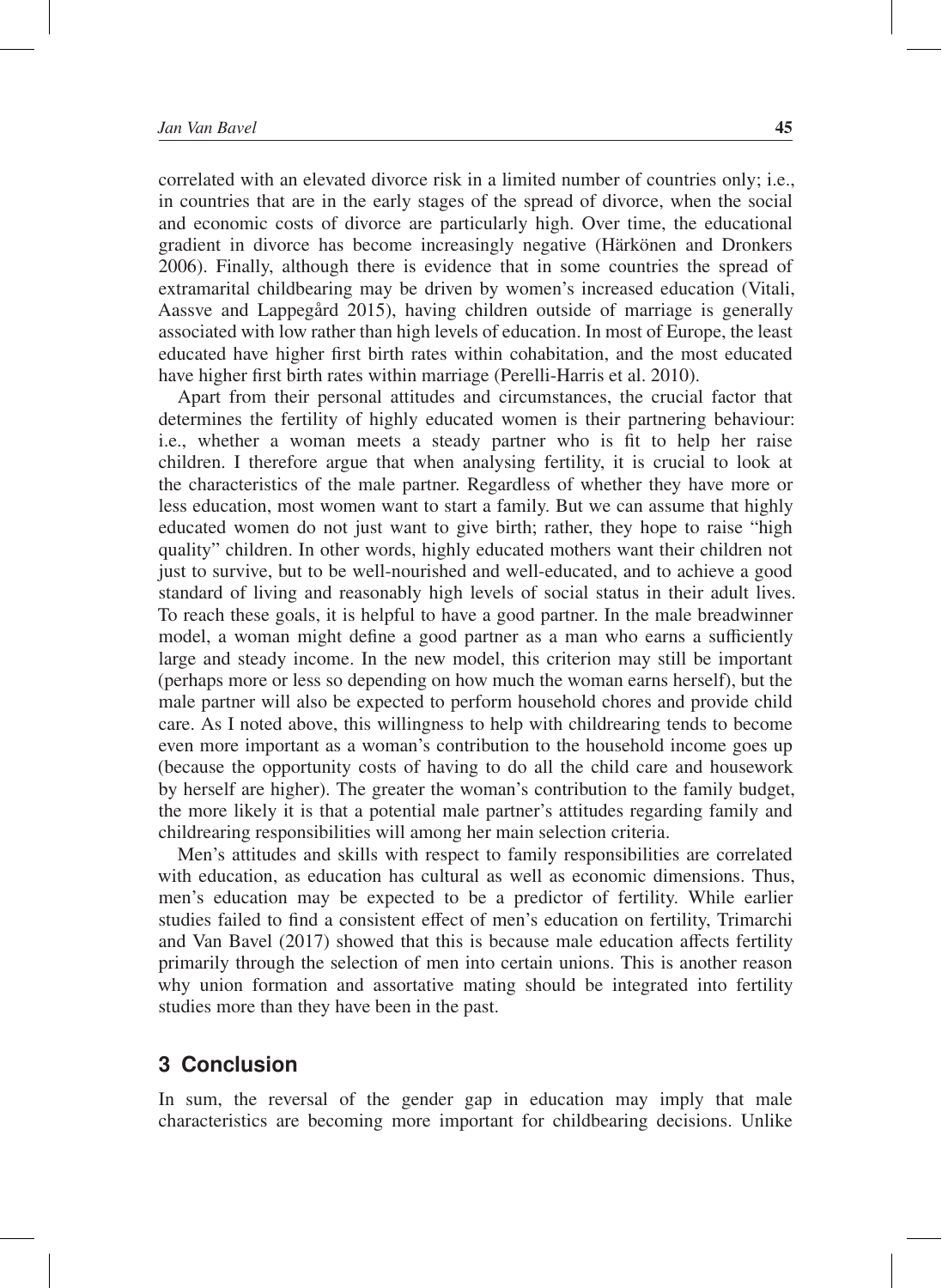in the past, when men and women occupied separate spheres, with the husband being responsible for earning the family income and the wife being responsible for childrearing, women now want their male partners to have characteristics that may give men more leverage in decisions regarding fertility and childrearing. Hence, to find out where fertility is going, it may become more important to find out what men want. It is clear that highly educated women typically want male partners who do their share of the work in the family. But what do men want?

### **References**

- Altintas, E., and Sullivan, O. 2016. Fifty years of change updated: Cross-national gender convergence in housework. *Demographic Research* 35(August): 455–470.
- Becker, G. S. 1991. *A treatise on the family. Enlarged Edition*. Cambridge, MA: Harvard University Press.
- Brzozowska, Z. 2015. Female education and fertility under state socialism in central and eastern Europe. *Population-E* 70(4): 689–725.
- De Hauw, Y., A. Grow, and J. Van Bavel 2017. The reversed gender gap in education and assortative mating in Europe. *European Journal of Population* 33(4): 445–474, DOI: 10.1007/s10680-016-9407-z.
- DiPrete, T. A., and Buchmann, C. 2006. Gender-specific trends in the value of education and the emerging gender gap in college completion. *Demography* 43(1): 1–24.
- England, P. 2010. The gender revolution: Uneven and stalled. *Gender* & *Society* 24(2): 149–166.
- Esping-Andersen, G. 2009. *The incomplete revolution. Adapting to women's new roles*. Cambridge, UK: Polity Press.
- Goldin, C. 2006. The quiet revolution that transformed women's employment, education, and family. *American Economic Review* 96(2): 1–21.
- Goldscheider, F., Bernhardt, E., and Lappegård, T. 2015. The gender revolution? A framework for understanding changing family and demographic behavior. *Population and Development Review* 41(2): 207–239.
- Grow, André and Jan Van Bavel 2015. Assortative mating and the reversal of gender inequality in education in Europe: An agent-based model. *PLoS ONE* 10(6): 1–24.
- Härkönen, J. and Dronkers, J. 2006. Stability and change in the educational gradient of divorce. A comparison of seventeen countries. *European Sociological Review* 22(5): 501–517.
- Kalmijn, M. 2013. The educational gradient in marriage: A comparison of 25 European countries. *Demography* 50(4): 1499–520.
- Klesment, M. and J. Van Bavel 2017. The reversal of the gender gap in education, motherhood, and women as main earners in Europe. *European Sociological Review* 33(3): 465–481, DOI: 10.1093/esr/jcw063.
- Lesthaeghe, Ron. 1995. The second demographic transition in Western countries: an interpretation. In *Gender and family change in industrialized countries*, eds K. O. Mason and A.-M. Jensen, 17–62. Oxford: Clarendon Press.